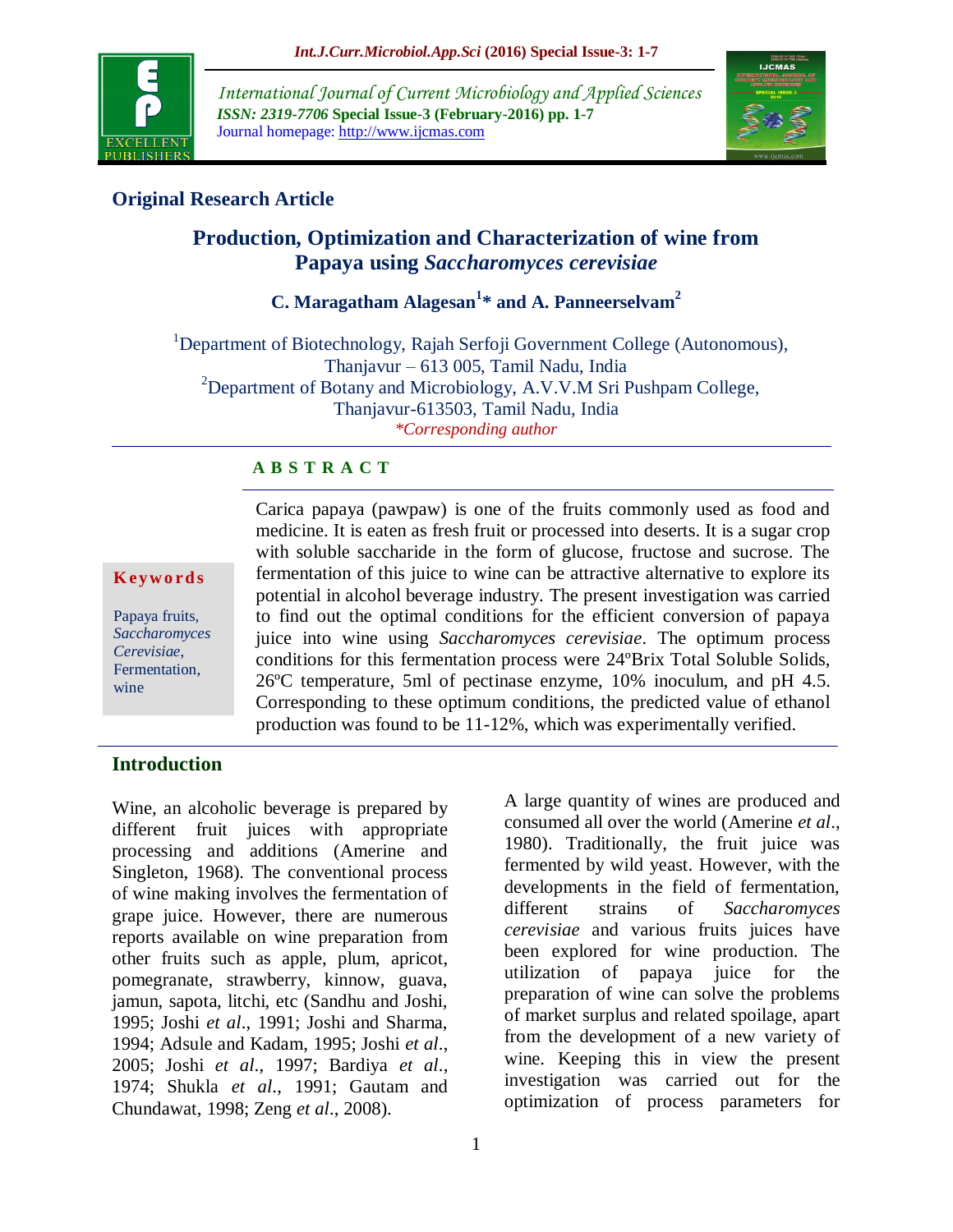papaya wine. Optimization of parameters by the conventional method involves changing one dependent variable while unchanging all others at a fixed level. Fermentation was performed under optimized condition. The papaya wine was characterized by various features such as TSS, Pectinase, inoculum level, temperature, pH.

### **Materials and Methods**

## **Procurement of Papaya Fruit and Yeast Strain**

The papaya fruits (Variety Co2) used for the preparation of papaya wine were procured from Tamil Nadu Agricultural University, Coimbatore. The yeast *Saccharomyces cerevisiae* culture isolated from rotten papaya fruits. The culture was maintained on malt agar medium and stored at refrigerator.

### **Inoculum Preparation**

The inoculum was prepared by inoculating the slant culture into 10ml test tube incubated overnight then 3% inoculum transferred to 100ml of the sterile malt broth medium taken in 250ml flask and grown it on a rotary shaker for 48 h. After incubation period the culture was used for preparation of wine.

### **Fermentation Processes**

Co 2 papaya fruits were taken and it was completely peeled off. The pulp was macerated in mixie/blender and pasteurized at 85-90ºC for 5 minutes. A known volume of papaya juice was taken separately and potassium metabisulphite(KMS) at a rate of 200 ppm added to avoid growth of wild yeast and Diammonium orthophosphate at a rate of 0.2% was added as a source of nitrogen (N2) and phosphorus to yeast. In

order to determine the optimum TSS, Pectinase, inoculum level, temperature, pH the experiments were carried out by incubating the appropriate number of inoculated flask at different TSS (18, 20, 22 24 & 26º Brix), Pectinase (1ml-5ml), inoculum level (2ml, 4ml, 6ml, 8ml and 10ml/1r), pH value (2,3,4,5 and 6), temperatures (15, 20, 25 and 35  $^{\circ}$  C). During the primary fermentation the must was aerated daily up to 9 days. All the treatment was kept for primary fermentation for 9 days with periodic aeration. After 9 days all the treatments were filtered through muslin cloth and filtrate was kept secondary fermentation in plastic carbouys with air lock/water seal the carbondioxide developed during fermentation. The secondary fermentation was carried out for a period of 2 weeks at same temperature. After two weeks the evolution of  $Co<sub>2</sub>$  ceased and the wine was clarified by centrifugation at 5000 rpm. The sediment was discarded and the clear wine was filled into sterile bottles of 200ml capacity and crown corked. The same bottles were pasteurized at 50ºC for 15 minutes. The pasteurized bottles of wine were kept for aging at ambient temperature. The alcohol content was determined as per the standard procedures (AOAC, 2005).

### **Results and Discussion**

#### **Effect of Alcoholic Fermentation of Reconstituted Papaya Juice by**  *S.cerevisiae* **with Total Soluble Solids as a Function**

The total soluble solids of the reconstituted papaya juice were varied from 18-26 Brix, to study its influence on alcoholic fermentation. An increase in ethanol production was recorded with the increase in total soluble solids up to 24ºB and thereafter, no change was recorded for this parameter. Therefore, 24ºB was considered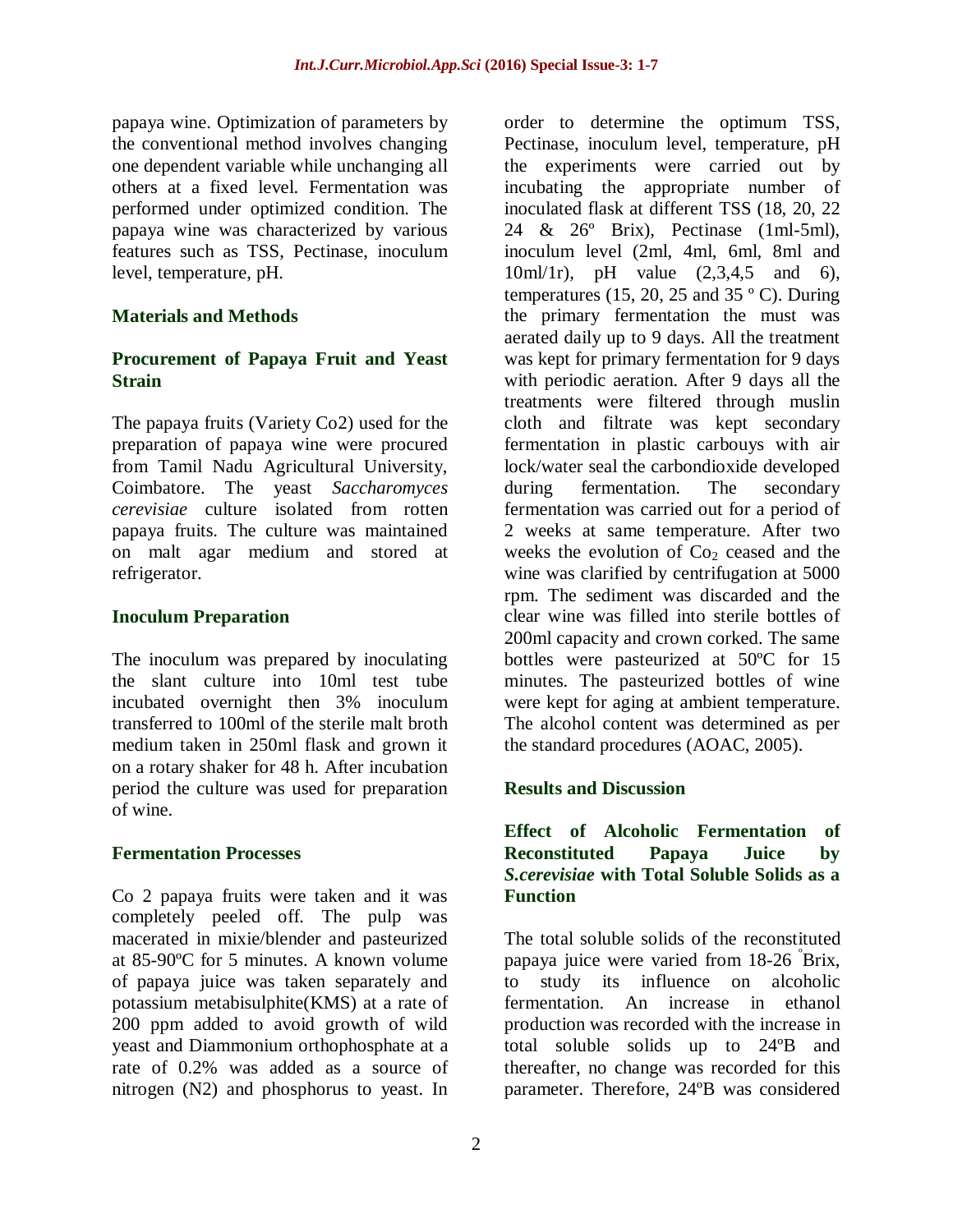optimal for further experimentation (Table 1, Figure 1). The optimization study the initial TSS 24ºB given maximum ethanol production. The maximum ethanol production has been reported in juice with 24ºB after 5 days of Kinnow juice fermentation Singh *et al*., 1998. Same has been the case for preparation of strawberry wine Joshi *et al*., (2005).

## **Effect of Alcoholic Fermentation of Reconstituted Papaya Juice by** *S. cerevisiae* **with pH as a Function**

The maximum ethanol production (11.65%) was recorded at pH 5.0 and low alcohol content was recorded after 5 days of fermentation below and above this pH (Table 1, figure 4). The pH optimization study the initial pH 4.5 given maximum ethanol production. Earlier also pH 4.5 has been reported optimal for alcoholic fermentation of Kinnow juice Singh *et al*., (1998).

### **Effect of Alcoholic Fermentation of Reconstituted Papaya Juice by**  *S.cerevisiae* **with Temperature as a Function**

Alcoholic fermentation of papaya juice was carried out for 5 day at a temperature range of 15-30ºC. The maximum ethanol production was recorded at a temperature range of 25-30ºC. Comparatively, ethanol production was lesser at 20ºC than at other temperature tried. Therefore, a temperature of 26ºC been selected for further studies (Table 1, figure 5). The temperature optimization studies the initial temperature 25-30C given maximum ethanol production. The maximum ethanol production from kinnow juice has been reported at 30ºC. However, technology of low temperature (13-16ºC) and log fermentation time has been used for making of litchi wine Zeng *et*

*al* (2008). It has been reported that when the fermentation temperature is between 10- 15ºC, most of the main aromatic compounds that endow the products with wine character can be preserved Wondra and Berovic, (2001).

### **Effect of Alcoholic Fermentation of Reconstituted Papaya Juice by**  *S.cerevisiae* **with Inoculum Level as a Function**

The results presented in table 1 depict the effect level of *S. cerevisiae* on ethanol production in papaya juice. Ethanol production was increased with the increase in inoculums concentration up to 10% for a fermentation period of 5 days. A slight decrease in ethanol production was recorded beyond inoculums level of 10%. Among the various concentration of inoculum level the 10% given maximum ethanol production (Table 1, figure 2). Similar result was observed by Singh *et al*., (1998). He reported an inoculums level of 10% has been reported optimal for the production of kinnow wine.

#### **Effect of Alcoholic Fermentation of Reconstituted Papaya Juice by**  *S.cerevisiae* **with Pectinase Enzyme as a Function**

Pectinase treatment increased the yield of juice in all papaya cultivars. The optimized pectinase enzyme concentration was 5ml. It was considered very important because higher concentration may result in increased methanol accumulation due to the hydrolysis of methyl pectin esterases. Pectinase treatment significantly increased the ethanol production from papaya pulp. The increase in ethanol may be because of must clarity and increased sugar concentration in pectinase treated samples (Table 1, figure 2).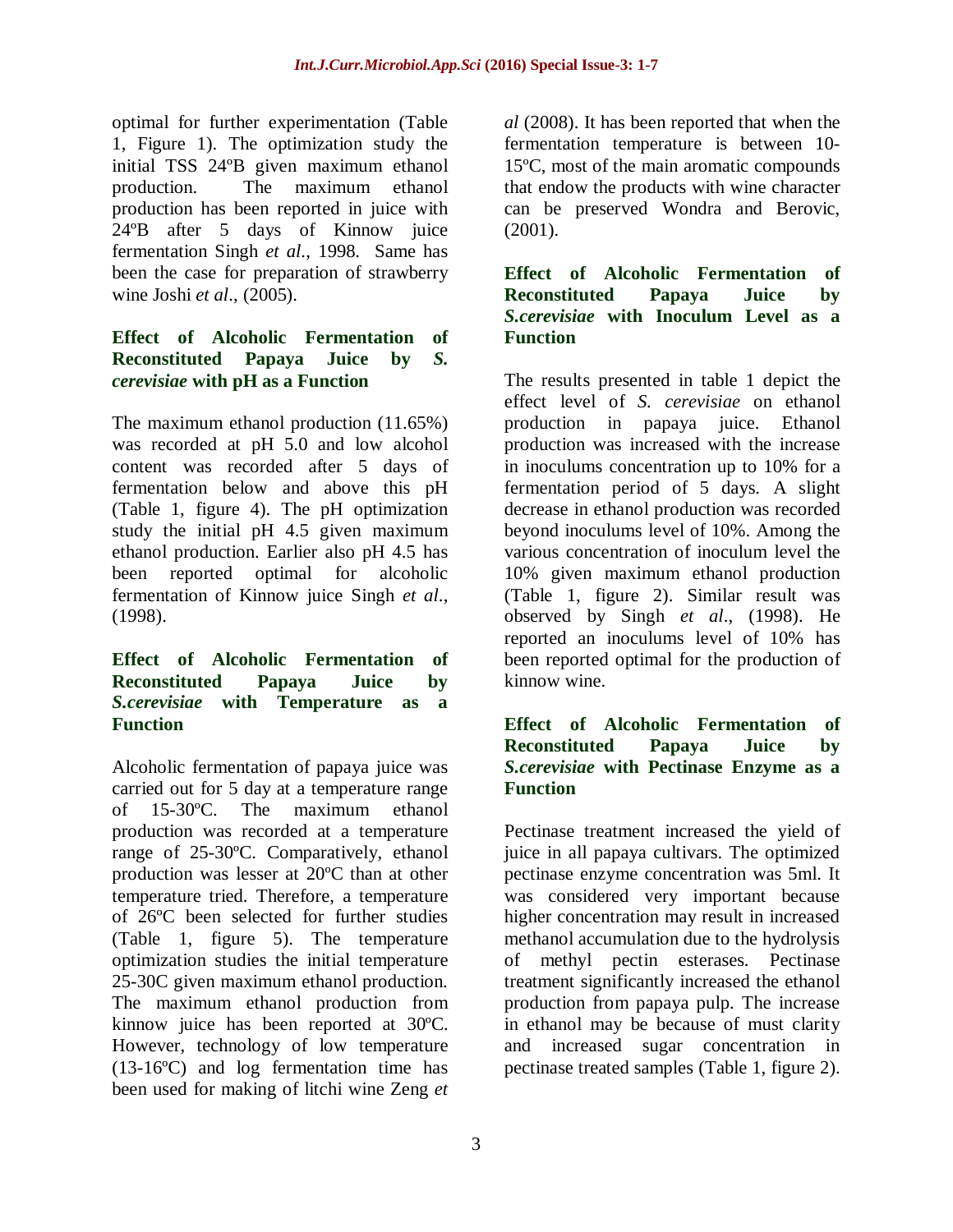#### **Sensory Evaluation**

The sensory evaluation report reveals that the papaya wine was clean and golden brown colour. It was having a beautiful and plumy aroma of papaya fruit and a harmonious wine taste. In terms of the total score the wine has been evaluated as of superior quality.

*Saccharomyces cerevisiae* efficiently carried out the fermentation of papaya juice for wine production. Total soluble solids (TSS) concentration, process temperature, Pectinase, inoculum level, pH were most significant factors affecting the ethanol production and their optimal values obtained 24ºBrix, 26ºC temperature, 5ml of pectinase enzyme, 10% inoculum, and pH 4.5. The optimum process conditions were experimentally verified. The present studies have revealed that papaya fruit could be successfully utilized for the production of wine. The high quality wines should have a characteristic bouquet and taste which depends on the cultivar, maturity and phytosanitary conditions of the papaya fruit, pedoclimatic conditions and most importantly, on yeast fermentation physiology. All these factors cause the different aroma, fragrance, composition and quality among all kinds of fruits wines.

**Table.1** Effect of Various TSS, Pectinase Enzyme, Inoculum, pH, Temperature on pPapaya Wine Production by *Saccharomyces Cerevisiae*

| <b>TSS</b>          | <b>Ethan</b>                 | <b>Pectinas</b> | <b>Ethan</b> | <b>Inoculums</b> | <b>Ethan</b>  | pH  | <b>Ethanol</b> | <b>Temp</b>   | <b>Ethanol</b> |
|---------------------|------------------------------|-----------------|--------------|------------------|---------------|-----|----------------|---------------|----------------|
| ( <sup>o</sup> Brix | <sub>ol</sub>                | e               | ol           | level(ml)        | <sub>ol</sub> |     | (%)            | $e-$          | $(\%)$         |
|                     | $\left( \frac{0}{0} \right)$ | (ml)            | $(\%)$       |                  | $(\%)$        |     |                | rature        |                |
|                     |                              |                 |              |                  |               |     |                | $(^{\circ}C)$ |                |
| 18                  | 7.26                         | 1 <sub>ml</sub> | 6.46         | 2ml              | 5.43          | 2.0 | 3.00           | 15            | 07.21          |
| 20                  | 8.25                         | 2ml             | 7.33         | 4ml              | 6.41          | 3.5 | 7.89           | 20            | 08.45          |
| 22                  | 10.25                        | 3ml             | 7.89         | 6ml              | 7.00          | 4.5 | 10.44          | 25            | 10.89          |
| 24                  | 11.05                        | 4ml             | 8.44         | 8ml              | 8.21          | 5.5 | 10.98          | 30            | 11.46          |
| 26                  | 11.55                        | 5ml             | 11.63        | 10 <sub>ml</sub> | 11.69         | 6.0 | 8.42           | 35            | 06.00          |





**TSS (ºBrix)**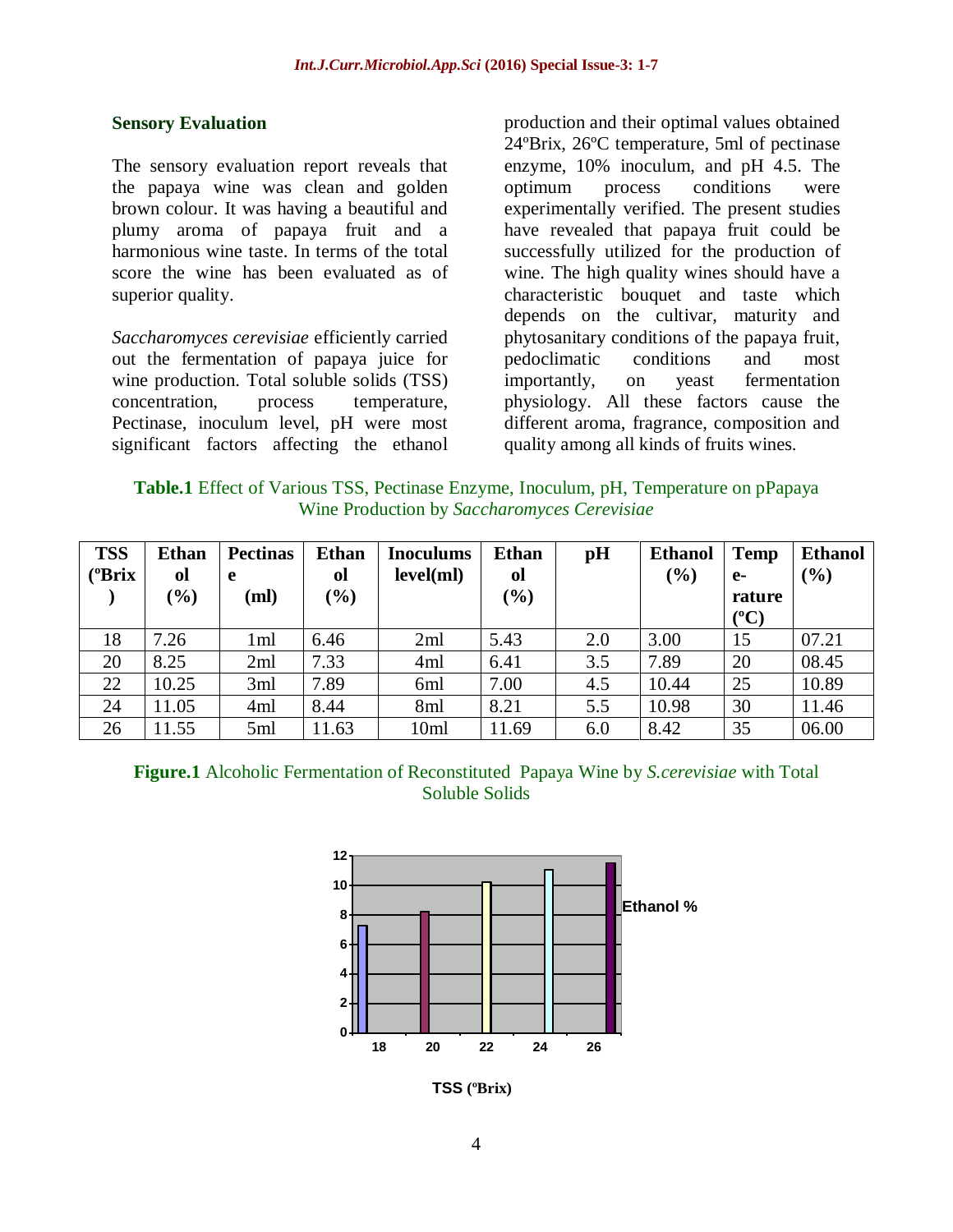



**Figure.3** Alcoholic Fermentation of Reconstituted Papaya Wine by *S.cerevisiae* with Inoculum Level



**Figure.4** Alcoholic Fermentation of Reconstituted Papaya Wine by *S.cerevisiae* with pH Level

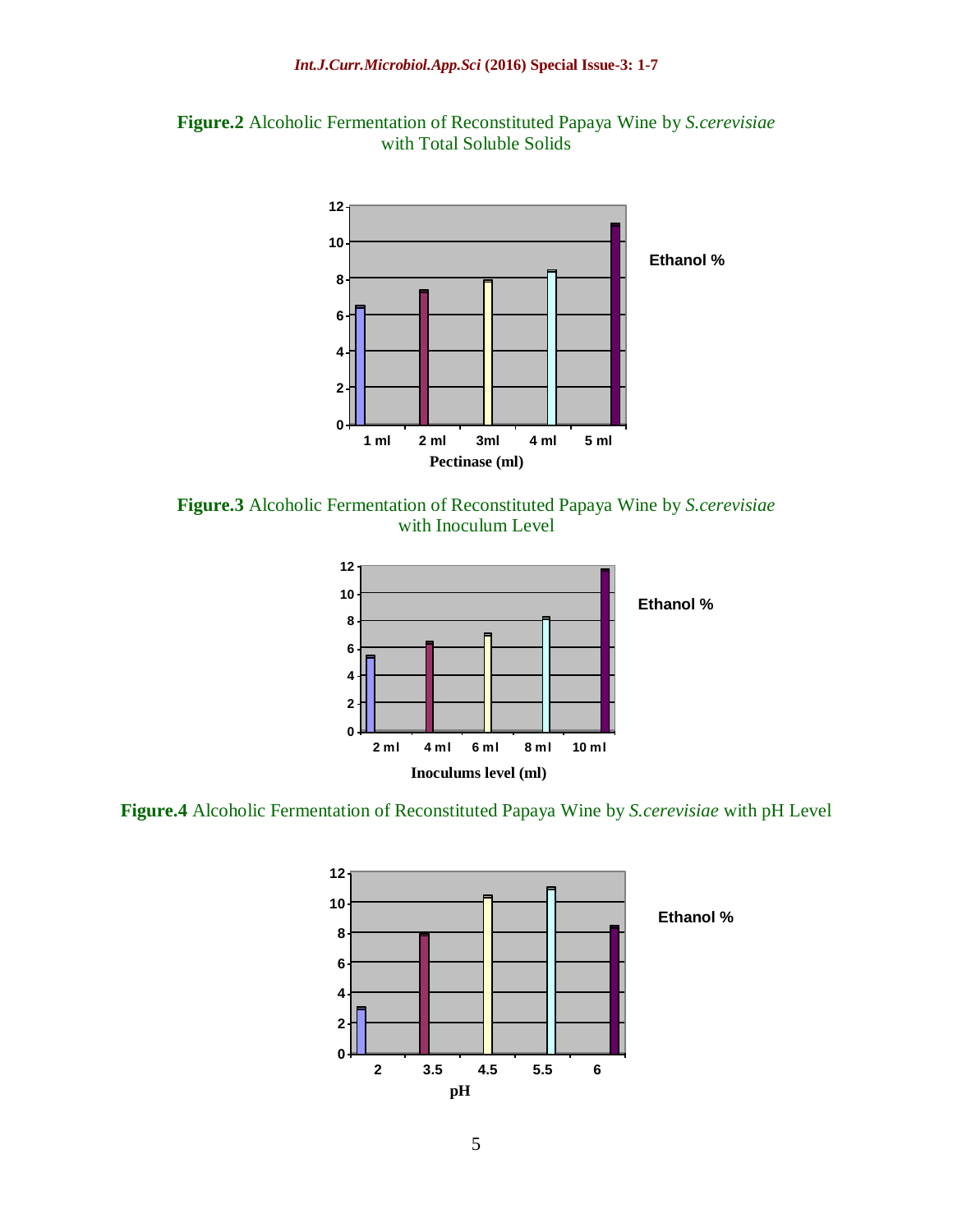



#### **References**

- Adsule, RN., and Kadm SS., (1995). Preparation of wine from pomegranate juice, Phala samskarna, 10, 392-395.
- Amerine, M.A., and Singleton VL., (1968). Wine : an introduction for Americans, University of California press, Berkeley, USA.
- AOAC (2005). Official methods of Analysis of Association of Analytical chemist (AOAC) International,  $18<sup>th</sup>$  edition by Dr. Willium Horowitz Vol 1 & 2, 920.58, 920.56, 969.12, 976.11.
- Bardiya, M. C., Kundu, B. S., and Tauro. P.,(1974). Studies on fruits wines: Guava wine. Haryana *J. Hort. Sci*., 3  $(3&4): 140-146.$
- Gautam, S.K and Chundawat, B.S., (1998). Standardization of technology of sapota wine making. *Indian food packer.,*Vol. 52 (1) 17 – 21.
- Joshi Vk, Sharm S and Bhushan S, Effect of method of preparation and cultivar on the quality of strawberry wine, *Acta Alimentaria*, 2005, 34(4), 339-353.
- Joshi Vk, Sharm S and Bhushan S, Effect of method of preparation and cultivar on the quality of strawberry wine, *Acta Alimentaria*, 2005, 34(4), 339-353.
- Joshi VK., and Sharma SK, (1994). Effect of must preparation and initial sugar levels on quality of apricot wine, *Res. Ind.,* 39(12), 255-257.
- Joshi VK., Thakur NK., and Lal BB., (1997). Effect of debittering of kinnow juice on physico-chemical and sensory quality of kinnow wine, *Indian Food Packer*, 50, 5-10.
- Joshi, VK., Sharma, PC and Attri BL, (1991). Studies on deacidification activity of Schizosaccharomyces pombe in plum must of variable composition, *J. Appl. Bacteriol*., 70, 386-390.
- Sandu, DK and Joshi, VK, (1995). Technology quality and scope of fruit wines especially apple beverage, *Indian Food Ind*, 11(1), 24-34.
- Shukla, KG, Joshi MC., Saswati Y and Bhisht NS, (1991). Jampal wine making: standardization of methodology and screening of